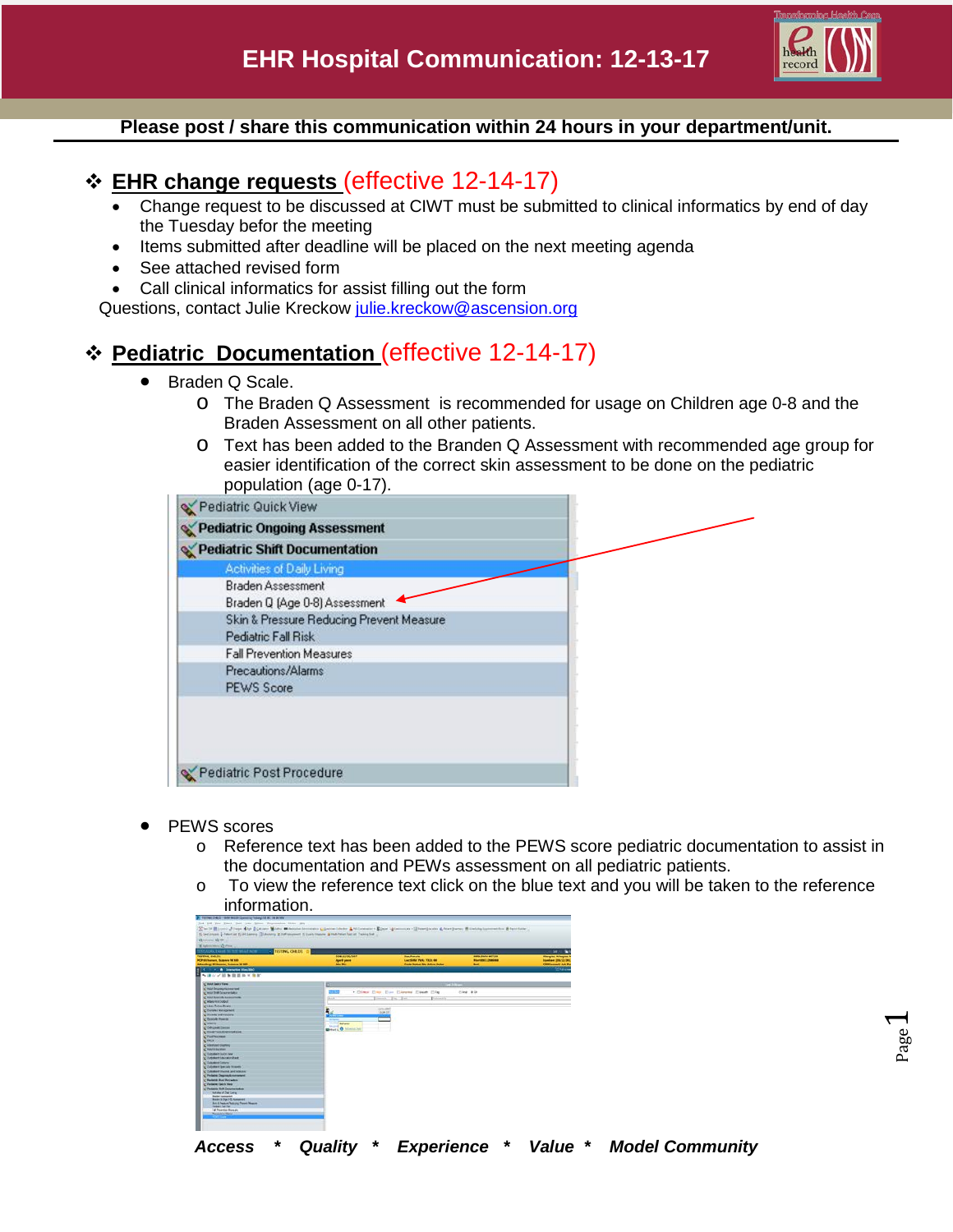

- Admission History Peds Form
	- The 6-17 years developmental section of the pediatric admission form has been updated to allow for clear documentation of the required developmental assessment.
	- A developmental assessment is a Joint Comission requirement for all pediatric patients.
	- The additions include a statement of how the information was gathered with blue reference text.
	- In order to not leave the boxes blank and show an assessment was completed addressing Fine Motor Concerns, Gross Motor Concerns, and Social/Communication Concerns: the None option has been added to allow for complete documentation.

| General Info              |                                                                                                                              |                             |                                                                                                                                                              |                         |  |
|---------------------------|------------------------------------------------------------------------------------------------------------------------------|-----------------------------|--------------------------------------------------------------------------------------------------------------------------------------------------------------|-------------------------|--|
| Problem List              | 6-17 Years Developmental                                                                                                     |                             |                                                                                                                                                              |                         |  |
| Procedure/Hospil          | Patient report, Parental Report or Direct Observation                                                                        |                             |                                                                                                                                                              |                         |  |
| Family History            | <b>Fine Motor Concerns</b>                                                                                                   | <b>Gross Motor Concerns</b> | Social/Communication Concerns                                                                                                                                |                         |  |
| Additional Health         | None<br>$\Box$ None<br>$\Box$ Bathing<br>п<br>Climbing stairs<br>$\Box$ Walking<br>Dressing<br>п<br>$\Box$ Feeding<br>Other: |                             | $\Box$ None                                                                                                                                                  |                         |  |
| Pain Review               |                                                                                                                              |                             | п<br>Limited participation in group activities (6-17 yrs).<br>Limited independence from family (13-17 yrs)<br>□ Limited interaction with friends (13-17 yrs) |                         |  |
| Allergy                   |                                                                                                                              |                             |                                                                                                                                                              |                         |  |
| Medications               | Self grooming                                                                                                                |                             | <b>T</b> Schoolwork<br>$\Box$ Speaking<br>Sexually active<br>$\Box$ Other:                                                                                   |                         |  |
| Influenza Vaccine         | $\Box$ Other:                                                                                                                |                             |                                                                                                                                                              |                         |  |
| Anesth/Transfusir         |                                                                                                                              |                             |                                                                                                                                                              |                         |  |
| Birth History             |                                                                                                                              |                             |                                                                                                                                                              |                         |  |
| Preg/Birth Comp           | <b>Grade in School</b>                                                                                                       |                             | <b>Attends Requiarly</b>                                                                                                                                     | <b>Is Home Schooled</b> |  |
| Social History            | C Early Childhood Intervention<br>$O$ 7th<br>$O$ 8th<br>O Pre-School<br>$\Omega$<br>C Kindergarten<br>9th                    |                             | $O$ Yes<br>$O$ No                                                                                                                                            | O Yes<br>$\bigcirc$ No  |  |
| Height/Weight             |                                                                                                                              |                             |                                                                                                                                                              |                         |  |
| <b>Nutrition</b>          | $O$ 1st                                                                                                                      | $O$ 10th                    |                                                                                                                                                              |                         |  |
| Toileting                 | O<br>2nd                                                                                                                     | $O$ 11th                    |                                                                                                                                                              |                         |  |
| 0-5 Develop               | 3rd<br>$O$ 12th<br>O<br>$O$ 4th<br>$O$ Other:<br>$O$ 5th                                                                     |                             |                                                                                                                                                              |                         |  |
| 6-17 Develop              |                                                                                                                              |                             |                                                                                                                                                              |                         |  |
| Family/Spiritual          | $O$ 6th                                                                                                                      |                             |                                                                                                                                                              |                         |  |
|                           |                                                                                                                              |                             |                                                                                                                                                              |                         |  |
| Education History         | <b>Plans for Continuing Schoolwork</b>                                                                                       |                             |                                                                                                                                                              |                         |  |
| Education                 | <b>During Hospitalization</b>                                                                                                |                             |                                                                                                                                                              |                         |  |
| Discharge Needs           |                                                                                                                              |                             |                                                                                                                                                              |                         |  |
| * Valuables/Belonc        |                                                                                                                              |                             |                                                                                                                                                              |                         |  |
| <b>Insulin Pump Histi</b> |                                                                                                                              |                             |                                                                                                                                                              |                         |  |

Questions, contact Julie Kreckow [julie.kreckow@ascension.org](mailto:julie.kreckow@ascension.org)

# **Calorie count (inactivate order)** (effective 12-14-17)

- order will be inactivated
- Please use Calorie count 3 day

Questions, contact Sandy Christoffel-Brewer at [Sandra.Christoffel-brewer@ascension.org](mailto:Sandra.Christoffel-brewer@ascension.org)